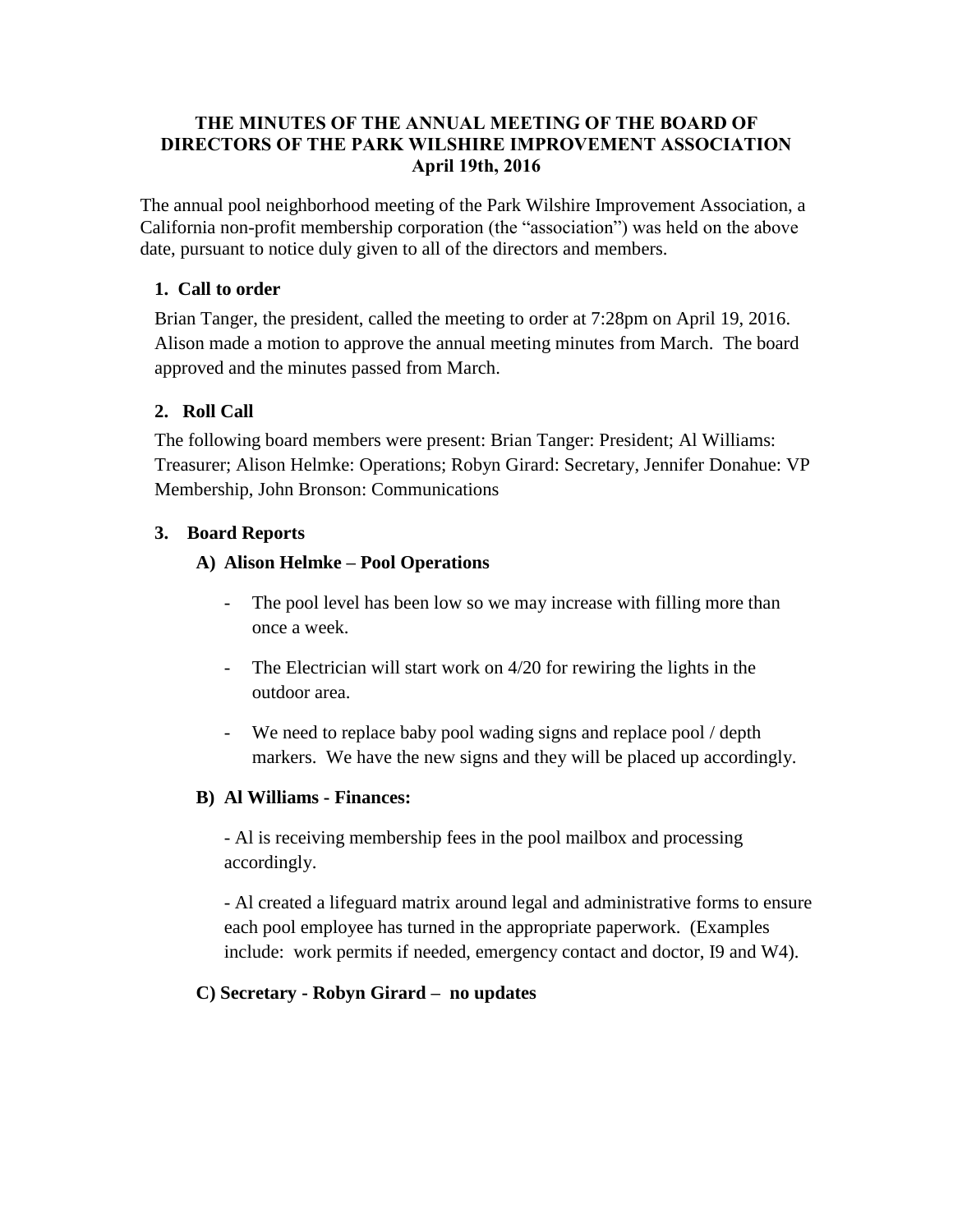### **D)Jennifer Donahue – VP Membership**

Jennifer mentioned the overall nonresident waitlist currently has 200 families.

## **E) Hope Cahan – Lifeguard Updates**

- We have hired a new pool manager, Andrew for the upcoming 2016 swim season.
- Andrew is being trained currently and setting up lifeguard interviews to ensure all open positions are filled.

#### **F) John Bronson - Communications**

- John will send out a reminder email blast that dues are due to the pool by the 30<sup>th</sup> for the upcoming season and will send out a reminder about clean-up day.

#### **4. New Business**

- We are exploring a new online calendar for booking pool parties.
- Cleanup day will be scheduled for May  $14<sup>th</sup>$  at 9am. Families are encouraged to join and participate. A reward of a pack of guest passes will be given for participation.
- The board reviewed our options around background checks for employees over 18 and decided that in depth interviewing, checking reference both personal and employee are sufficient for our current program. Due to the age of our lifeguards and swim instructors background checks would be an ineffective control. Hope Cahan voted against the vote and Alison Helmke abstained from voting.

Respectively Submitted,

Robyn Girard

Secretary